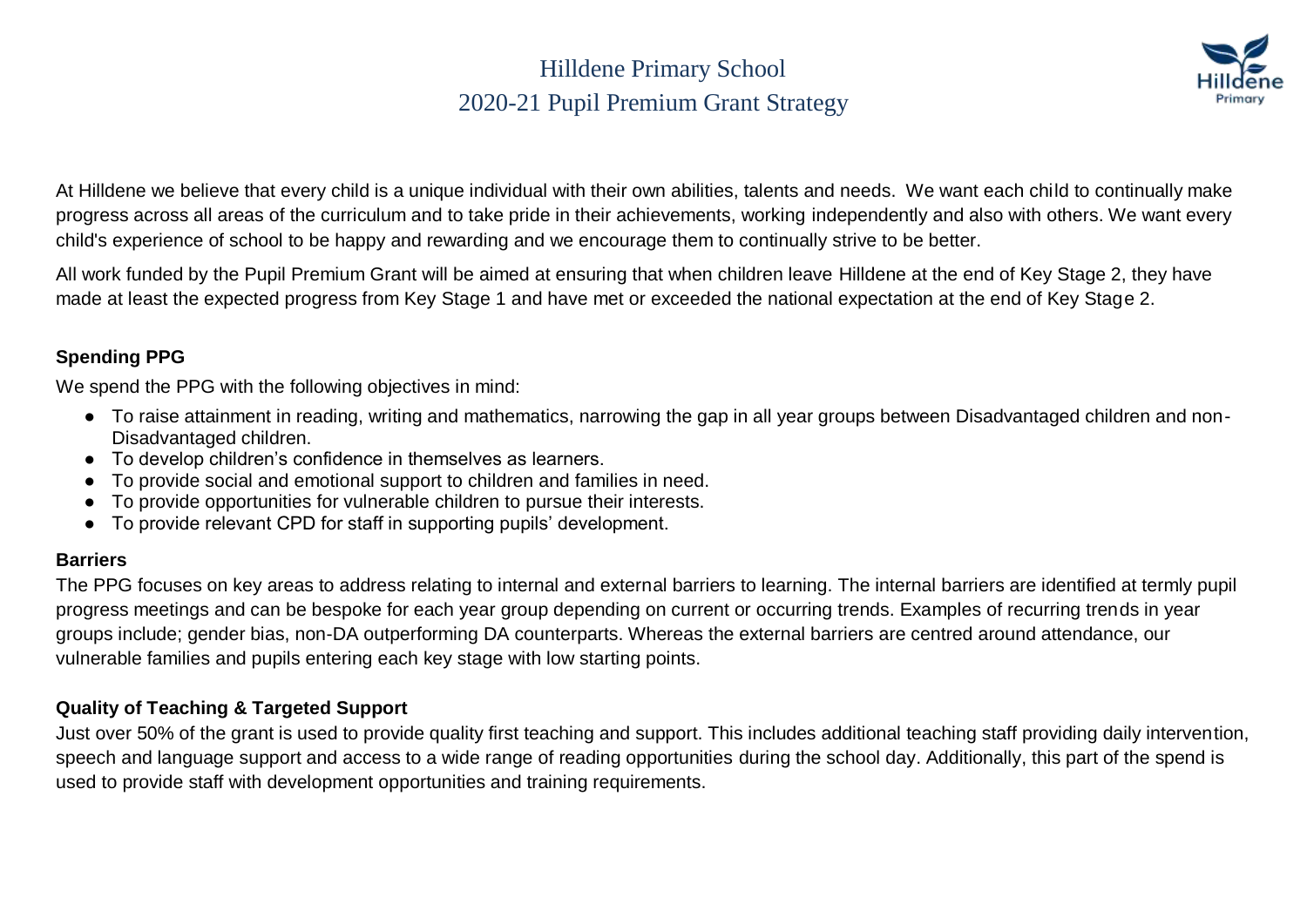### Hilldene Primary School 2020-21 Pupil Premium Grant Strategy



#### **Pastoral Support**

Just over 45% of the grant is allocated to ensure our families receive a range of social and emotional support. This support includes two full time home-school support workers, 2 learning mentors and an attendance mentor. This part of the grant also allows us to provide a breakfast club.

#### **Curriculum**

The remainder of the grant is allocated to booster tuition for targeted groups of pupils in all year groups in KS1 and KS2 for reading, writing and maths.

| Number of pupils and pupil premium grant (PPG) received |          |  |  |
|---------------------------------------------------------|----------|--|--|
| Total number of pupils on roll*                         | 630      |  |  |
| Total number of pupils eligible for PPG*                | 199      |  |  |
| Total Number of pupils entitled to PP Plus*             | 5        |  |  |
| Amount of PPG received per pupil                        | £1345    |  |  |
| Amount of PP Plus received per pupil                    | £2345    |  |  |
| Total amount of PPG received*                           | £279,380 |  |  |
| PPG carry forward from 2019-20                          | £667     |  |  |
| Total amount of PPG available*                          | £280,047 |  |  |

\*\*Figures as of 20.03.20 (last school day before temporary closure due to pandemic)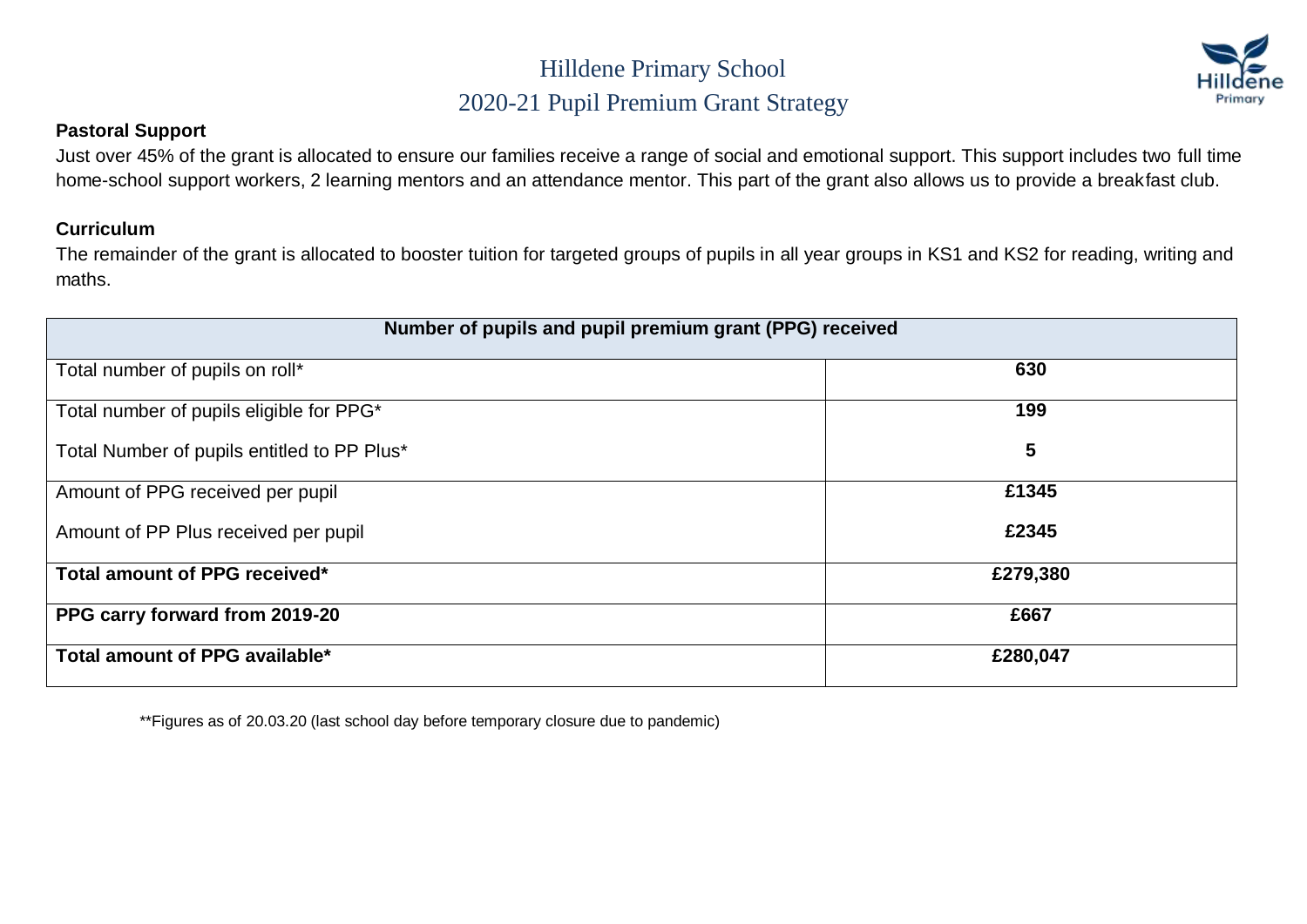### Hilldene Primary School 2020-21 Pupil Premium Grant Strategy



### Summary of proposed expenditure:

| <b>Item/Project/Support</b>                                                                                             | <b>Rationale for this choice?</b>                                                                                                                                                                                                                                 | <b>Monitoring and evaluation?</b>                                                                                                                       | <b>Intended outcomes?</b>                                                                                                                                          |  |
|-------------------------------------------------------------------------------------------------------------------------|-------------------------------------------------------------------------------------------------------------------------------------------------------------------------------------------------------------------------------------------------------------------|---------------------------------------------------------------------------------------------------------------------------------------------------------|--------------------------------------------------------------------------------------------------------------------------------------------------------------------|--|
| <b>Teaching and Learning</b>                                                                                            |                                                                                                                                                                                                                                                                   |                                                                                                                                                         |                                                                                                                                                                    |  |
| Additional teaching staff,<br>providing daily<br>intervention in Literacy<br>and Mathematics<br>(equivalent to 1.9 FTE) | To improve pupil outcomes.<br>To improve engagement and focus of<br>pupils in lessons.<br>To provide provision for targeted support<br>groups in addition to core lessons for<br>pupils.                                                                          | Performance management<br>$\bullet$<br>targets to reflect attainment and<br>progress outcomes.<br>Monitoring<br>Data collection<br>Data analysis        | To raise attainment in reading, writing<br>and mathematics to diminish the<br>difference between Pupil Premium<br>children and non-Pupil Premium<br>children.      |  |
| Speech and Language<br>Support<br>(equivalent to 0.6 FTE)                                                               | To improve pupil outcomes in reading,<br>writing and maths.<br>To improve speech, communication and<br>language skills.<br>To improve pupil confidence.<br>To improve pupil engagement in lessons.<br>To support parents in communication with<br>their children. | Performance management<br>targets to reflect attainment and<br>progress outcomes.<br>Monitoring<br>Data collection<br>Data analysis<br>SaLT assessments | Improved pupil outcomes.<br>Increased confidence as learners.<br>Improved speech, communication<br>and language skills.                                            |  |
|                                                                                                                         |                                                                                                                                                                                                                                                                   |                                                                                                                                                         | <b>Total Cost: £143,185</b><br><b>Percentage of Expenditure: 51.1</b>                                                                                              |  |
| <b>Pastoral</b>                                                                                                         |                                                                                                                                                                                                                                                                   |                                                                                                                                                         |                                                                                                                                                                    |  |
| <b>HSSW</b><br>(equivalent to 1.2 FTE)                                                                                  | To provide social and emotional support to<br>families and improve attendance.                                                                                                                                                                                    | Regular supervision meetings<br>Case-load meetings<br>Up-to-date training<br>Reports and log sheets                                                     | To provide social and emotional<br>support to pupils and their families<br>and improve attendance.<br>Effective safeguarding procedures,<br>systems and processes. |  |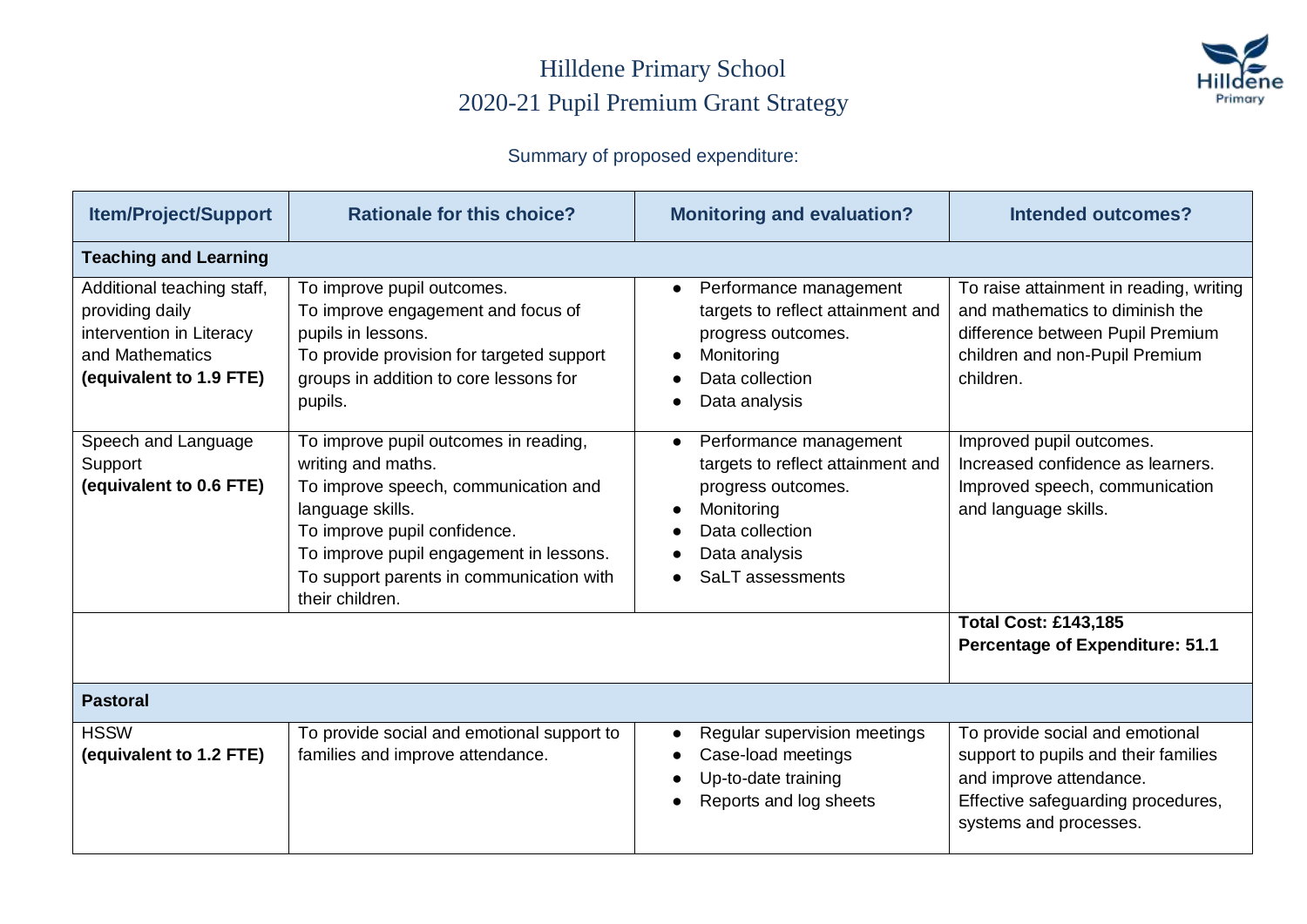## Hilldene Primary School



# 2020-21 Pupil Premium Grant Strategy

| LM<br>(equivalent to 1.0 FTE)                        | To provide social and emotional support to<br>pupils and improve attendance.                                                                                                                                                                                                                                                                                                                                                                                                                                         | Regular supervision meetings<br>Case-load meetings<br>Up-to-date training<br>Reports and log sheets                                                                                                                                               | Improved emotional, social and<br>physical wellbeing within the school.<br>Effective safeguarding procedures,<br>systems and processes.                                                                                             |  |
|------------------------------------------------------|----------------------------------------------------------------------------------------------------------------------------------------------------------------------------------------------------------------------------------------------------------------------------------------------------------------------------------------------------------------------------------------------------------------------------------------------------------------------------------------------------------------------|---------------------------------------------------------------------------------------------------------------------------------------------------------------------------------------------------------------------------------------------------|-------------------------------------------------------------------------------------------------------------------------------------------------------------------------------------------------------------------------------------|--|
| <b>Attendance Officer</b><br>(equivalent to 0.5 FTE) | To build good relationship with parents of<br>pupils whose attendance is below<br>expectation.<br>To promote attendance targets.<br>To support previous non-attending parents<br>about the importance of education for their<br>children.<br>To improve attendance overall.<br>To contribute toward diminishing the<br>difference between PP and non PP pupil<br>attendance.<br>To plan and deliver attendance incentives,<br>rewards, systems.<br>To support data collection and analysis of<br>attendance figures. | Monitoring of record keeping<br>Case studies<br>Impact statements<br>Data collection and analysis of<br>attendance<br>Weekly reports to SLT/ML and<br>staff teams about attendance.<br>Analysis of current systems<br><b>Reports to Governors</b> | Improved pupil attendance.<br>Diminished difference between PP<br>and non-PP attendance.<br>Improved PA figures.                                                                                                                    |  |
| <b>Breakfast Club</b><br>(E2,790)                    | To support pupils in readiness to learn<br>each day.<br>To improve attendance.<br>To ensure pupils basic needs are met<br>before the school day begins.<br>To support pupils to build good friendships<br>across the school.                                                                                                                                                                                                                                                                                         | Attendance records<br>Tracking of parental<br>engagement                                                                                                                                                                                          | Improved attendance and punctuality.<br>Improved behaviour.<br>Improved engagement in lessons and<br>readiness to learn.<br>Increased support for parents.<br><b>Total Cost: £126,862</b><br><b>Percentage of Expenditure: 45.3</b> |  |
| <b>Curriculum</b>                                    |                                                                                                                                                                                                                                                                                                                                                                                                                                                                                                                      |                                                                                                                                                                                                                                                   |                                                                                                                                                                                                                                     |  |